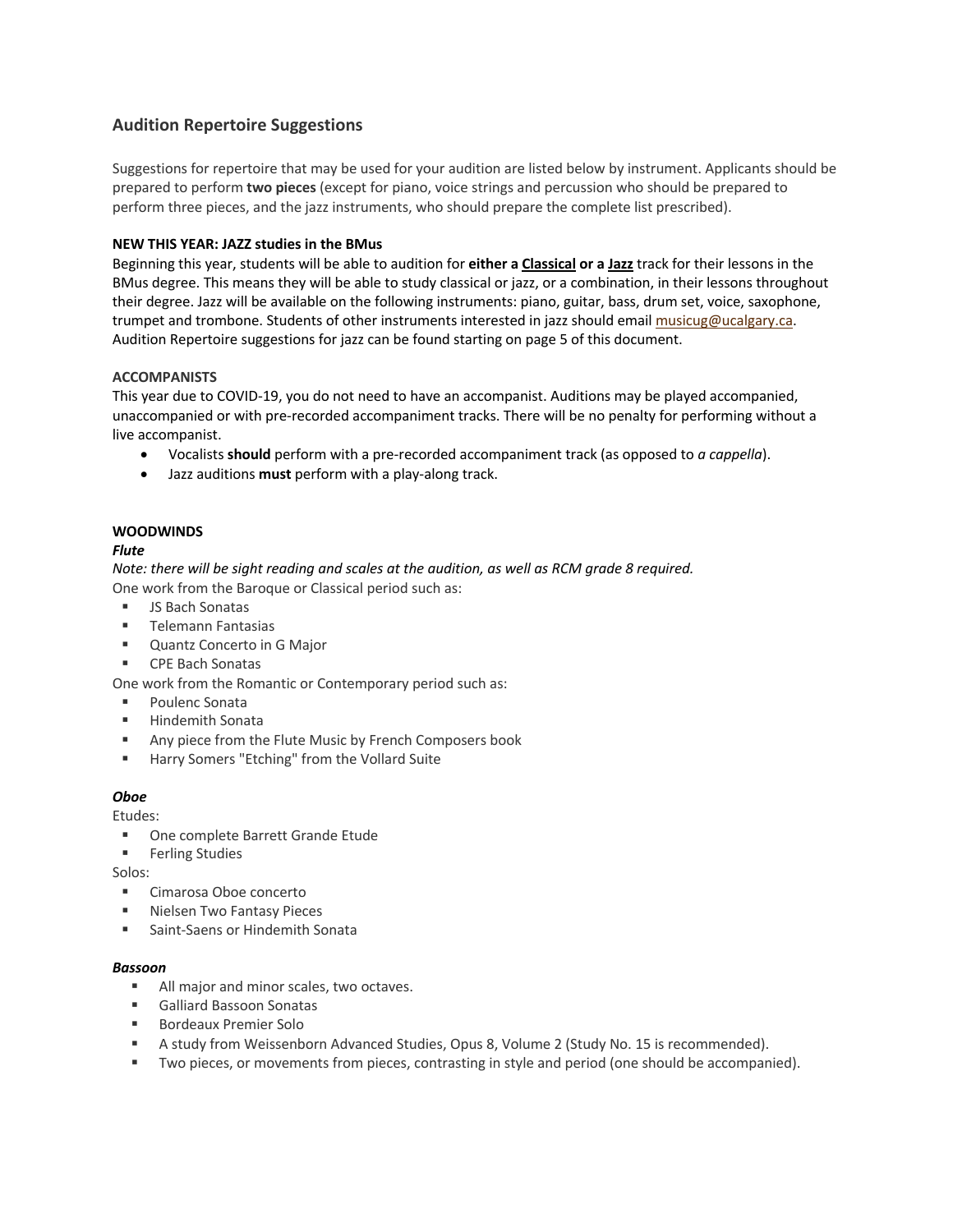## *Clarinet*

- Handel Sonata No. 1 in G minor (for oboe)
- J. Tartini Concertino (mvts 1, 2 or 3 only)
- Mozart Concerto K. 622 (Adagio), Divertimento No. 17 (Minuet)
- Schumann Fantasy Pieces Nos. 1, 2, 3 (A clarinet)
- Jean-Jean Second Andantino
- Aubert Aria and Presto
- § Guilhaud Concertino No. 1
- Weber-Concertino
- Rose 32 Etudes

### *Alto Saxophone*

Note: Applicants may request a change of the repertoire requirements. Ability to play all major and minor scales

- Eccles Sonata
- Reuff Chanson et passepied
- Tcherepnine Sonatine sportive
- Jacobi Sonata for Eb Alto Saxophone and Piano
- Benson Cantilena
- Glazanov Concerto

### *Tenor Saxophone*

Note: Applicants may request a change of the repertoire requirements. Ability to play all major and minor scales

- Hartley Poem
- § Galliard Sonata No.4

### **BRASS**

*All auditions on brass instruments should perform two contrasting pieces or etudes.*

### *Horn*

Baroque or Classical:

- Mozart: Concertos No. 2 or 3,
- Haydn: Concerto No. 2, Beethoven: Sonata, Op. 17

Romantic or Contemporary:

- Richard Strauss: Concerto No. 1,
- Franz Strauss: Nocturne
- Saint- Saens: Romance or Concertpiece,
- Bernhard Heiden: Sonata,
- Bernhard Krol: Laudatio

### Etudes:

- Kopprasch: Sixty Selected Studies (Bk. 1)exercises 3-33;
- Concone: Lyrical Studies;
- Maxime Alphonse: Bks 3 or 4

### *Trumpet*

- Ropartz Andante and Allegro
- Balay Petite Piece Concertante
- Bozza Badinage

Etudes:

■ Getchell Studies, II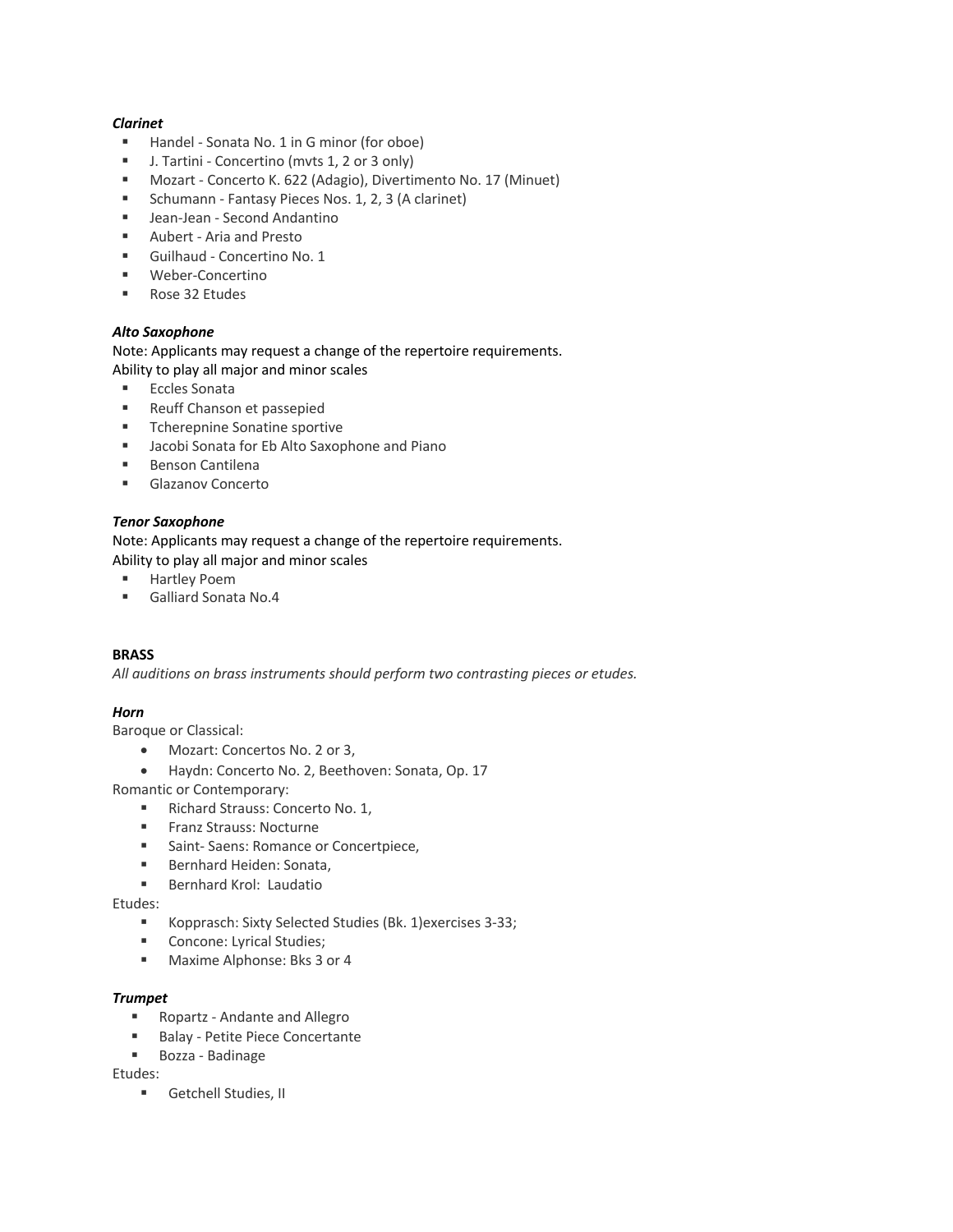- Charlier or Brandt Etudes
- Concone Studies
- Jay Arnold Selected Studies
- Haydn Concerto
- § Hummel Concerto
- § Hindemith Sonata
- Kenmman Sonata
- § Getchell Practical Studies Vol II #81, #94, #101, #106, #111
- § Charliez "Etudes Transcendantes" #1, #2
- **Brandt** 34 Studies #1, #2
- Concone/Sawyer Lyrical Studies #15, #17

## *Trombone*

*Bass trombonists may choose comparable material in appropriate register for the instrument.* Etudes:

- Bordogni/Rochut Melodious Etudes for Trombone (Book #1)
- Bordogni/Ostrander Melodious Etudes for Bass Trombone
- Fink Legato Studies
- § Kopprasch Sixty Studies for Trombone (Book #1) or Bass Trombone version

Solos:

- Galliard or Marcello Sonatas
- Smith Solos for the Trombone Player
- Concert Piece de la Nux
- Morceau Symphonique Guilmant

### *Euphonium*

Etudes:

- § Gower and Voxman, *Rubank Advanced Method for Baritone,* vol. 2 (Rubank)
- Kopprasch, *60 Selected Studies for Trombone* (Fischer)
- § Voxman, *Selected Studies for Baritone* (Rubank)
- Bordogni-Rochut, *Melodius Etudes for Trombone* vol. 1 (Schirmer)

Solos:

- Handel-Buchtel, *Catilena* (Kjos)
- Haydn-Shuman, *Adagio* from Cello Concerto (Witmark)
- Haddad, *Suite for Baritone and Piano* (Shawnee)
- Marcello, Benedetto, Suite in a minor, Suite in G major (International)

## *Tuba*

### Etudes:

- Blazhevich, *70 Studies* (King)
- Bordogni-Rochut, *Melodius Etudes for Trombone* vol. 1 (Schirmer) this is read down one octave.OR Bordogni-Roberts, *43 Bel Canto Studies* (King)
- § Gower-Voxman, *Rubank Advanced Method for Baritone,* vol. 2 (Rubank)
- § Kopprasch, *60 Selected Studies* (King)

### Solos:

- Bach-Bell, *Air and Bourree* (Fischer)
- Dedrick, *A Touch of Tuba* (Kendor)
- Haddad *Suite for Tuba and Piano* (Shawnee)
- Marcello, Benedetto, *Suite in a minor, Suite in G Major* (International)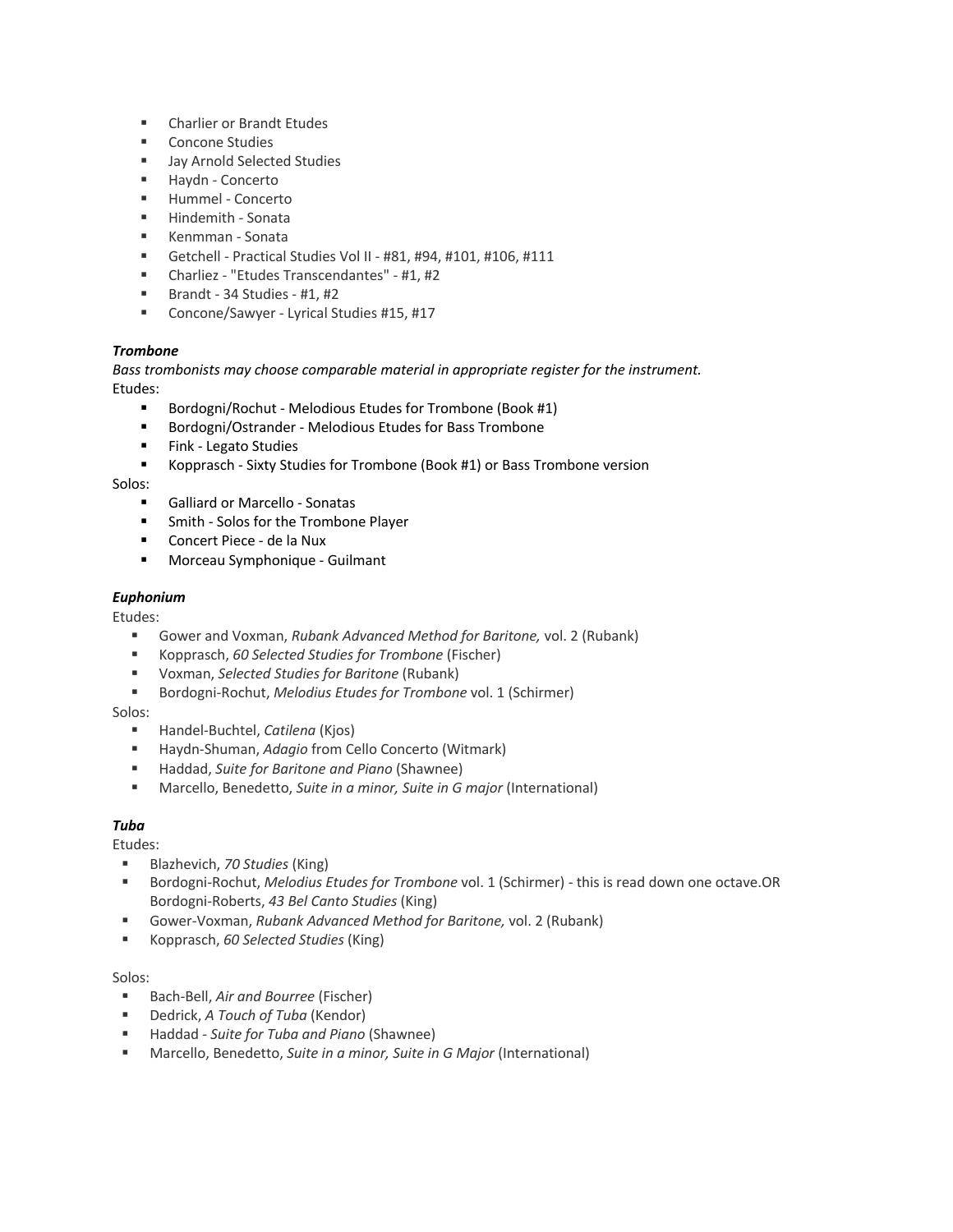## **STRINGS (including Guitar)**

## *Violin, Viola, Cello*

*Applicants may request a change of the repertoire requirements.*

- § A three octave scale and arpeggio (own choice) slurred and spicatto, at the fastest comfortable tempo
- A movement from an unaccompanied Bach suite, sonata or partita
- A movement of a concerto from the standard repertoire
- A selection (not a sonata) from any musical period excluding the musical period represented by the own choice concerto movement

# *Bass*

- Studies:
- Storch Hrabe 57 Studies
- § Simandl 30 Etudes
- Gradus ad Parnassum
- Bille New Method for Bass

Concertos:

- Dragonetti
- **Capuzzi**
- Koussevitsky

Sonatas:

- Eccles
- § Vivaldi
- § Marcello

Orchestral excerpts:

- Beethoven No. 5 (2nd, 3rd mvt)
- § Beethoven No. 9 (4th mvt recitative)
- Mozart No. 40 (1st or 4th mvts)
- § Brahms No. 4
- § Dvorak New World
- § Wagner Die Meistersinger Overture

# *Harp*

- Corelli Giga
- Dussek Sonata in C minor
- Unknown XVIth century Pavane
- § Durand Chaconne
- § Grandjany Et ron ron ron, Le Bon Petit Roi d'Yvetot
- Debussy Clair de Lune, La Fille aux Cheveux de Lin, En Bateau
- Salzedo Variations on a Theme by Haydn

# *Classical Guitar*

- Classical guitarists are required to prepare three selections not exceeding a combined length of fifteen minutes. Although no minimum grade level is required, a high degree of instrumental proficiency is expected.
- § Applicants on electric guitar should not audition for the classical guitar studio. Students interested in electric guitar should consider auditioning for jazz guitar (see below).
- One work by J.S. Bach and one Etude by Heitor Villa-Lobos are required.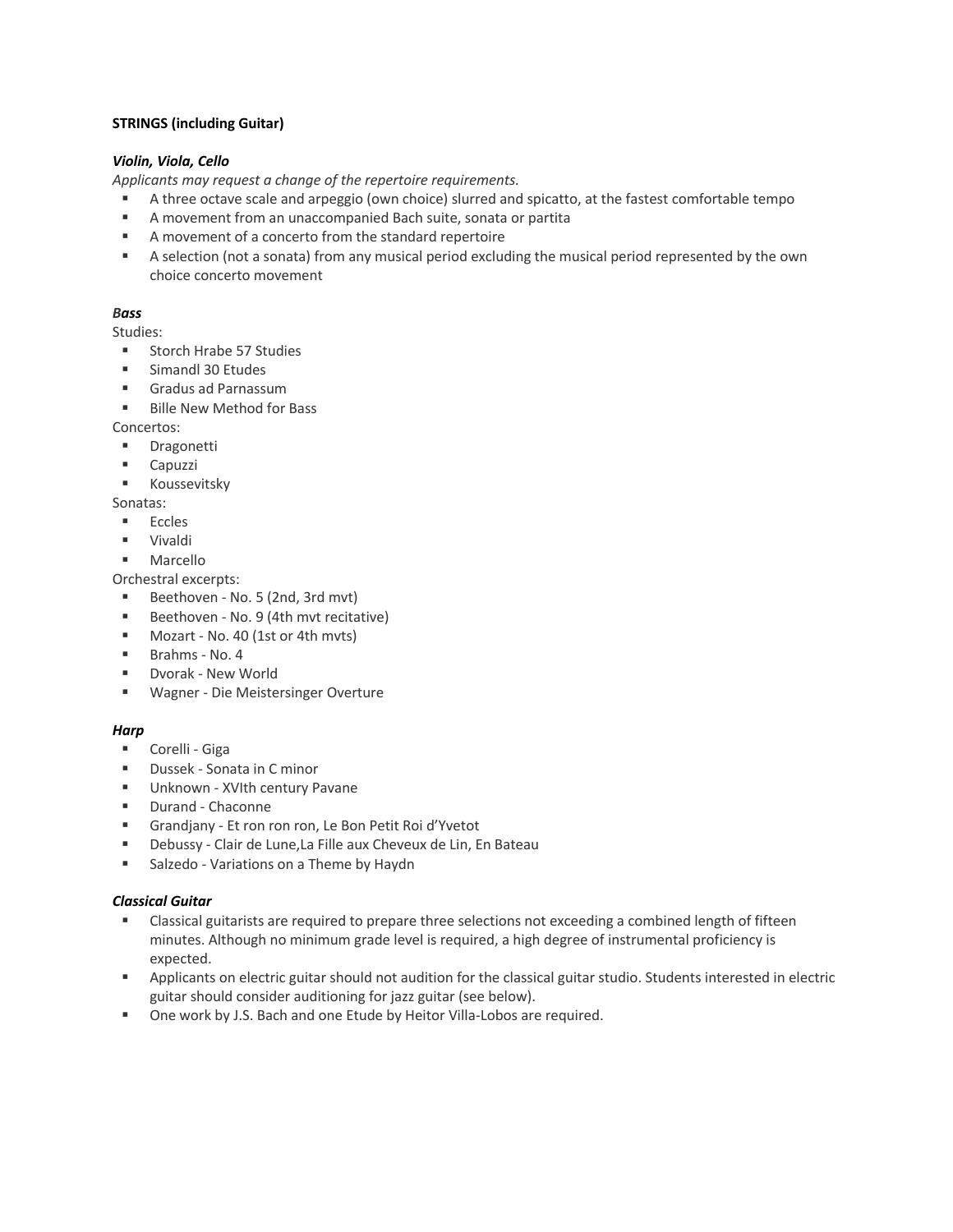### **PERCUSSION, KEYBOARD, ACCORDION, VOICE**

## *Percussion*

Applicants should perform three solo works, one each from the following three areas: 1) snare drum, 2) keyboard percussion and 3) timpani. Works may be selected from the following list/sources. Applicants will be asked to play major & minor scales (two octaves) on a marimba/xylophone and timpani tunings using A as a reference pitch. Snare drum:

- § Anthony Cirone *Portraits in Rhythm*
- § Morris Goldenberg *Modern Method for Snare Drum*
- § Traditional "The Downfall of Paris"

Marimba/Xylophone:

- J.S. Bach Violin Concerto in A minor (1st mvt.)
- § Morris Goldenberg *Modern Method for Marimba and Vibraphone*
- § George Hamilton Green ragtime solo

Timpani:

- § Mitchell Peters *Fundamental Method for Timpani*  Nos. 45, 57 or 58
- § Vic Firth *The Solo Timpanist* Nos. 1, 7, 10 or 11

### *Keyboard*

*Note: All pieces to be of Grade X level*

- § Bach any Prelude and Fugue, Suite, or Toccata OR Scarlatti sonata OR Handel suite
- § Mozart, Haydn, or Beethoven A sonata, 1st mvt, or 2nd and 3rd mvts
- § A work from the Romantic period, Impressionist, 20th or 21st Century work

### *Accordion*

### *Students should play each of the following thee items:*

- Two major and two minor scales and arpeggios (two octaves) of the student's choice
- One work for keyboard instrument from the Baroque or Classical period such as: J. S. Bach: one selection from the *Klavierbüchlein für Anna Magdalena Bach*, a Two-Part Invention, or a Sinfonia
- One piece of original accordion literature freely chosen from composers such as Abbott, Fancelli, Ferrari-Trecate, Fugazza, Gart, Lohse, Lundquist, Pozzoli, Precz, Semionov, Volpi, Zolotaryov, Zubitsky, etc.

### *Organ*

- Bach: one chorale prelude from Orgelbuechlein
- § Two contrasted works (including pedals) written after 1800

### *Voice*

*Note: RCM Level 10 and above; if you do not meet this requirement, but are serious about a career in Music, please apply and audition and we will consider you for the degree.* 

- Three solos in contrasting styles and in at least two languages. Selections should be from the classical art song repertoire (i.e. German Lieder, French mélodie), oratorio, operetta, or appropriate opera repertoires. Suggested sources of repertoire for undergraduate auditions include: 26 Italian Songs and Arias (ed. Paton) / 24 Italian Songs and Arias (ed. Schirmer); Joan Frey Boytim series (First Book of Baritone Solos, etc.)
- § Those auditioning for the graduate program (MMus) should prepare a 20-25 min. program of varied selections from the above repertoires, with selections in English, French, German, and Italian.
- § Applicants will also be asked to perform a short sight-reading example, tonal memory exercise, and rhythmic recall exercise.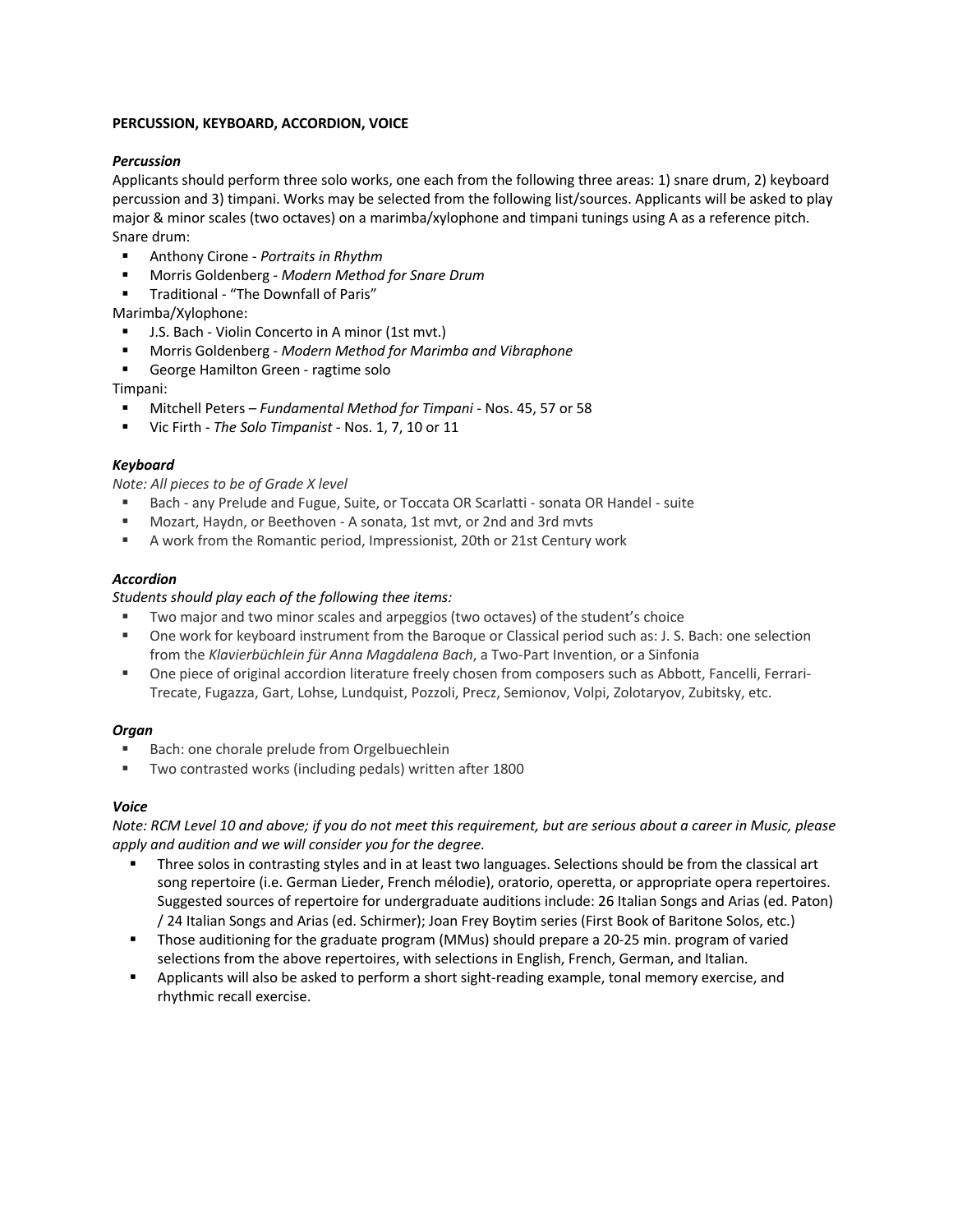# **List of Standards**

Auditions on all jazz instruments should consult the following list of standards, by category:

- Medium Swing: *Autumn Leaves, Joy Spring, Take the A Train, Satin Doll, Impressions, So What, Tune Up, In a Mellow Tone, Maiden Voyage, Blue Monk, Whisper Not, Yardbird Suite, Perdido, Solar, Oleo*
- Blues: *Tenor Madness, Straight No Chaser, C-Jam Blues, Billy's Bounce, St. Louis Blues, Au Privave, Blue Trane*
- Latin/Brazilian: *St. Thomas, Black Orpheus, Blue Bossa, Song for My Father, Corcovado, Girl from Ipanema*
- Ballad: *Body & Soul, Darn That Dream, You Don't Know What Love Is, My Romance, God Bless the Child, In a Sentimental Mood, Mood Indigo, Misty, Sophisticated Lady, Chelsea Bridge*

### *Jazz Piano*

Applicants should perform each of the following:

- 1. Major, melodic minor, and harmonic minor scales in 12 keys over two octaves
- 2. All basic 7th chords (Maj7, Min7, Dominant7, Min7b5), 2 voicings of each
- 3. ii-V-I voicings, (Maj7 & Min7), 3rd & 7th in left hand, 2 hand voicings
- 4. Perform 3 contrasting tunes (see the above List of Standards) including a) melody, b) comping and c) solo. Applicants should supply play-along audio tracks; a sound system with an aux cable will be provided
- 5. Sight reading (material for sight reading will be provided)

### *Jazz Guitar*

Applicants should perform each of the following:

- 1. Major, melodic minor, and harmonic minor scales in 12 keys over two octaves
- 2. All basic 7th chords (Maj7, Min7, Dominant7, Min7b5), 2 voicings of each
- 3. Perform 3 contrasting tunes (see the above List of Standards) including a) melody, b) comping and c) solo. Applicants should supply play-along audio tracks; a sound system with an aux cable will be provided.
- 4. Sight reading (material for sight reading will be provided)

### *Jazz Bass*

Applicants should perform each of the following:

- 1. Major, melodic minor, and harmonic minor scales in 12 keys over two octaves
- 2. Arpeggios of major and minor triads and 7th chord forms (dom.7, maj7, min7, min7b5, dim7)
- 3. Perform 3 contrasting tunes (see the above List of Standards) including a) walking bass lines, b) melody and c) solo. Applicants should supply play-along audio tracks; a sound system with an aux cable will be provided.
- 4. Sight reading (material for sight reading will be provided)

### *Jazz Drum Set*

Applicants should perform each of the following:

- 1. Snare drum solo
- 2. Demonstration of snare drum rudiments PAS http://www.pas.org/resources/education/Rudiments1.aspx
- 3. Demonstrate each the following styles:
	- Jazz 4/4 feel medium and fast tempo
	- Trading 4s in a Jazz format
	- Shuffle Blues/Rock & Jazz Shuffle
	- Brush playing ballad and medium swing feel
	- Brazilian Bossa Nova and Samba feel
	- § Cuban Songo, Afro Cuban 6/8 feel, Cha-cha, Mambo
	- § Funk straight 16th note groove & swung 16th note groove
- 4. Sight reading (material for sight reading will be provided)

The following books are recommended to assist in the student's development and preparation for the audition: *The Art of Bop Drumming* by John Riley, *Stick Control* by George Lawrence Stone, *Modern Rudimental Swing Solos* 

### **JAZZ**